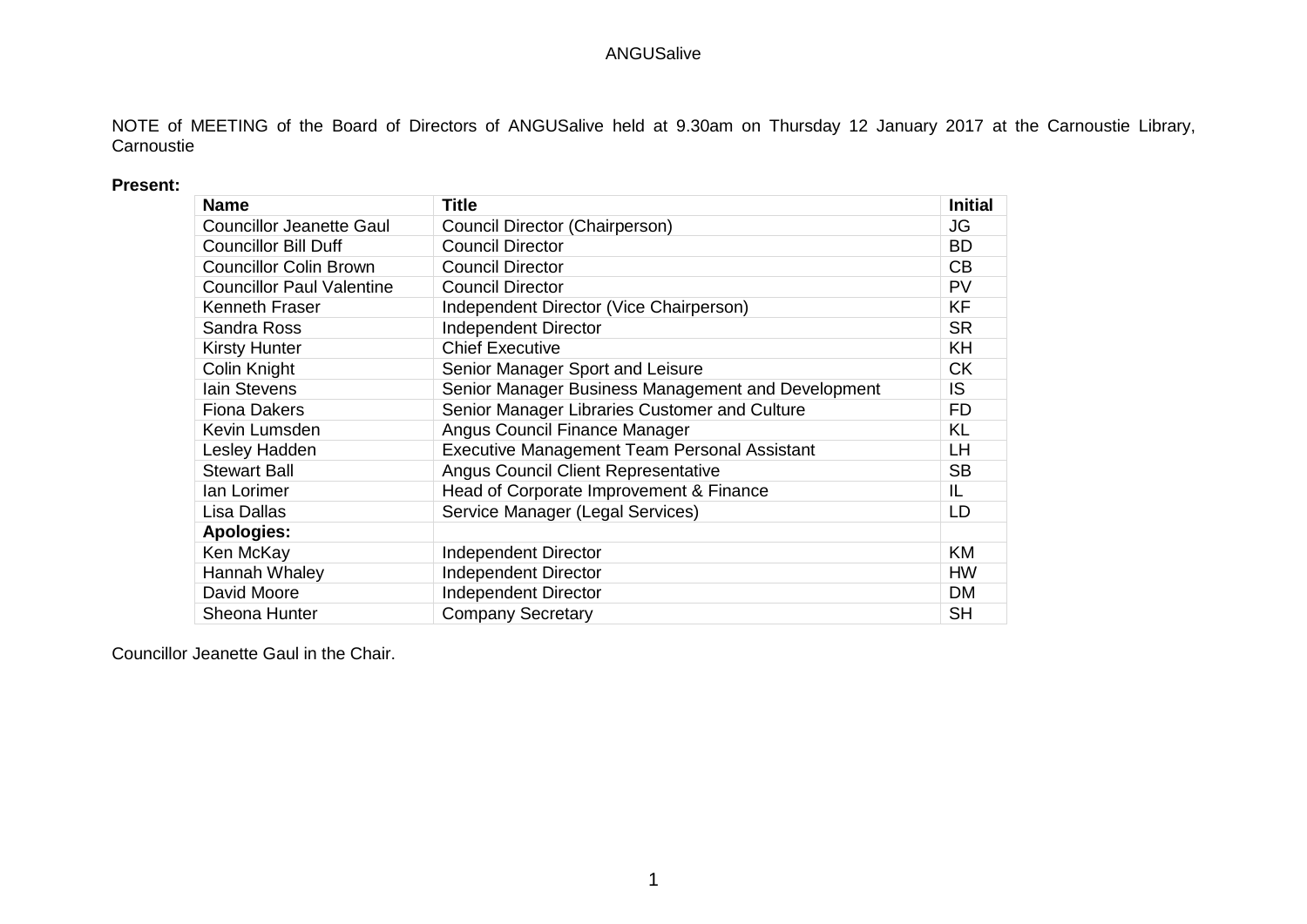# **ACTION NOTE/PLAN**

| Item No        | <b>Note</b>                                                                                                                                                                                                                                                                                                 |
|----------------|-------------------------------------------------------------------------------------------------------------------------------------------------------------------------------------------------------------------------------------------------------------------------------------------------------------|
| $\mathbf{1}$ . | <b>Welcome &amp; Apologies</b>                                                                                                                                                                                                                                                                              |
|                | JG welcomed everyone to the meeting.                                                                                                                                                                                                                                                                        |
|                | Apologies were received from Ken McKay, Hannah Whaley, David Moore and Sheona Hunter,                                                                                                                                                                                                                       |
| 2.             | <b>Declarations of Interest</b>                                                                                                                                                                                                                                                                             |
|                | Directors were asked to consider whether they had any declarations of interest in relation to any item on the agenda<br>for the meeting.                                                                                                                                                                    |
|                | A non-financial declaration of interest was made by Cllr Jeanette Gaul for Report 05_17 and Exempt Report 13_17.                                                                                                                                                                                            |
| 3.             | Minutes of Meeting on Wednesday 09 November 2016                                                                                                                                                                                                                                                            |
|                | The Directors approved the minutes of the above meeting.                                                                                                                                                                                                                                                    |
|                | Proposed as an accurate reflection of the meeting by KF and seconded by SR.                                                                                                                                                                                                                                 |
|                |                                                                                                                                                                                                                                                                                                             |
| 4.             | Matters arising from Minute of Meeting on Wednesday 09 November 2016                                                                                                                                                                                                                                        |
|                | <b>Sport Aberdeen</b><br>KH advised despite communication with Sport Aberdeen revised dates have not been provided.                                                                                                                                                                                         |
|                | <b>Annual Report</b><br>KH advised the Annual Report went live on the ANGUSalive website on 11 January 2017. Hard copies of the Annual<br>Report were circulated to Board Members. Two copies of the Annual Report will be distributed to all ANGUSalive<br>facilities for employee and customer reference. |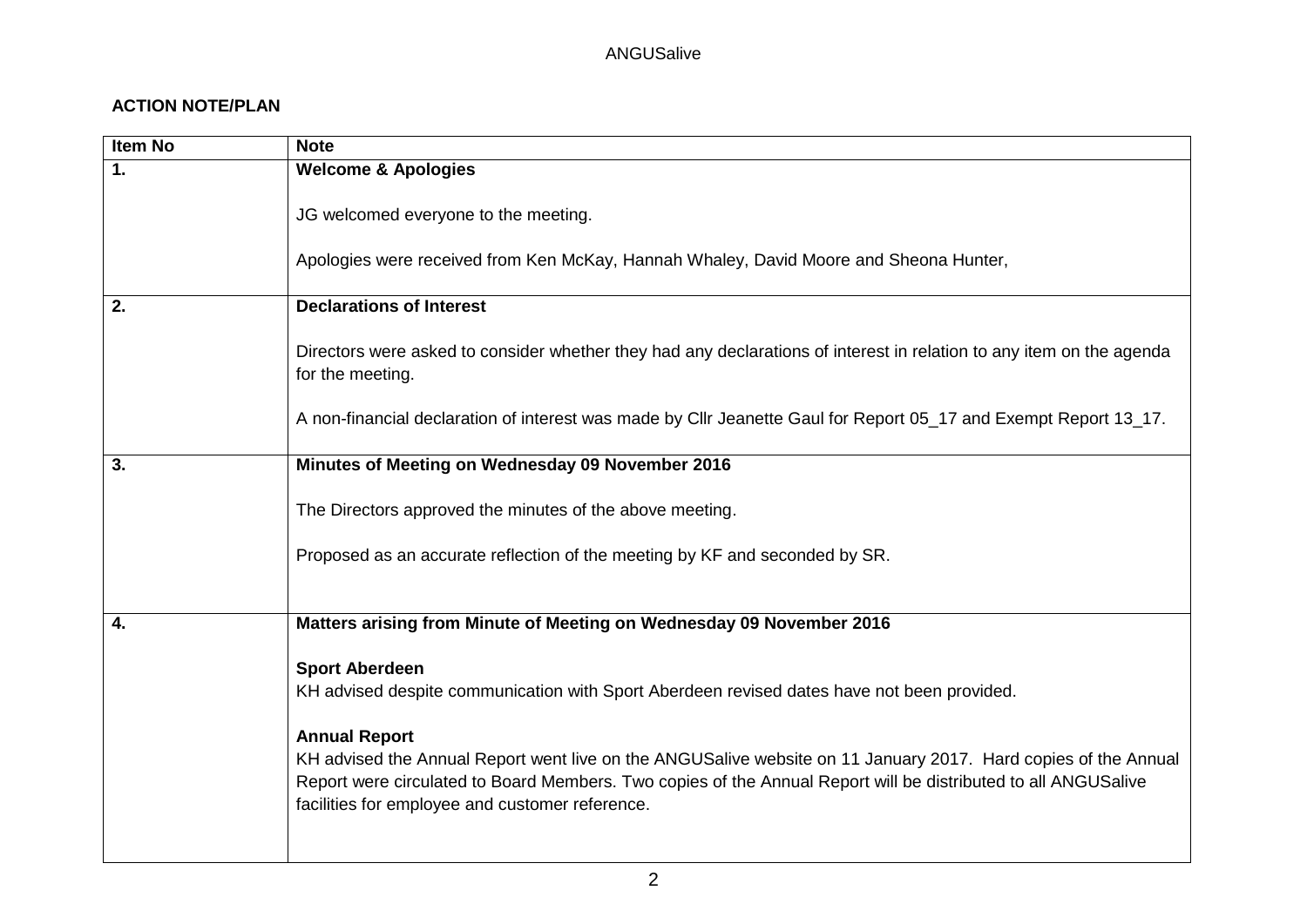| Item No | <b>Note</b>                                                                                                                                                                                                                                                                                                                                                                                                    |
|---------|----------------------------------------------------------------------------------------------------------------------------------------------------------------------------------------------------------------------------------------------------------------------------------------------------------------------------------------------------------------------------------------------------------------|
|         | <b>Argyll and Bute Visit</b>                                                                                                                                                                                                                                                                                                                                                                                   |
|         | KH advised dates for the proposed visit from Argyll and Bute have not been provided by their contact.                                                                                                                                                                                                                                                                                                          |
|         |                                                                                                                                                                                                                                                                                                                                                                                                                |
|         | <b>Sport Scotland Strategy</b>                                                                                                                                                                                                                                                                                                                                                                                 |
|         | CK provided a verbal update on progress and confirmed a scoping meeting is scheduled for 03 February 2017 with                                                                                                                                                                                                                                                                                                 |
|         | Sport Scotland and key partners.                                                                                                                                                                                                                                                                                                                                                                               |
|         | <b>Exempt Reports</b>                                                                                                                                                                                                                                                                                                                                                                                          |
|         | KH provided positive feedback on subsequent developments from Exempt Report 63_16.                                                                                                                                                                                                                                                                                                                             |
| 5.      | <b>Chief Executive Update</b>                                                                                                                                                                                                                                                                                                                                                                                  |
|         | KH advised a Chief Executive Update would be a new standing item on the agenda to provide a verbal overview<br>covering a number of matters occurring since the previous Board Meeting but not requiring a Board Report.                                                                                                                                                                                       |
|         |                                                                                                                                                                                                                                                                                                                                                                                                                |
|         | <b>Sporta Update</b>                                                                                                                                                                                                                                                                                                                                                                                           |
|         | At the November meeting a representative from the Accounts Commission attended to explain their role is to provide<br>assurance on Council performance in the delivery of services for the public. The Accounts Commision advised they<br>therefore they have a responsibility to assure Councils' relationships with Trusts but they do not review performance<br>of Trusts directly given their ALEO status. |
|         | A subsequent special meeting has been arranged for a Scottish Government representatives to provide Trusts with<br>an overview of Community Asset Transfer policy and the implications to our sector.                                                                                                                                                                                                          |
|         | <b>Glasgow Life Visit</b>                                                                                                                                                                                                                                                                                                                                                                                      |
|         | KH and IS visited Glasgow Life which has been operating for 10 years. KH advised it was a very interesting session<br>on key systems they have in place. A subsequent visit is to be arranged with wider representation from ANGUSalive                                                                                                                                                                        |
|         | to cover specific areas of interest as an opportunity for knowledge transfer.                                                                                                                                                                                                                                                                                                                                  |
|         | <b>Brechin Community Campus Official Opening</b>                                                                                                                                                                                                                                                                                                                                                               |
|         | Thanks to those Board Members who were able to attend this very positive event. It was noted for the Forfar                                                                                                                                                                                                                                                                                                    |
|         | Community Campus, ANGUSalive needs to be represented at all stages in the proceedings as it is a joint facility.                                                                                                                                                                                                                                                                                               |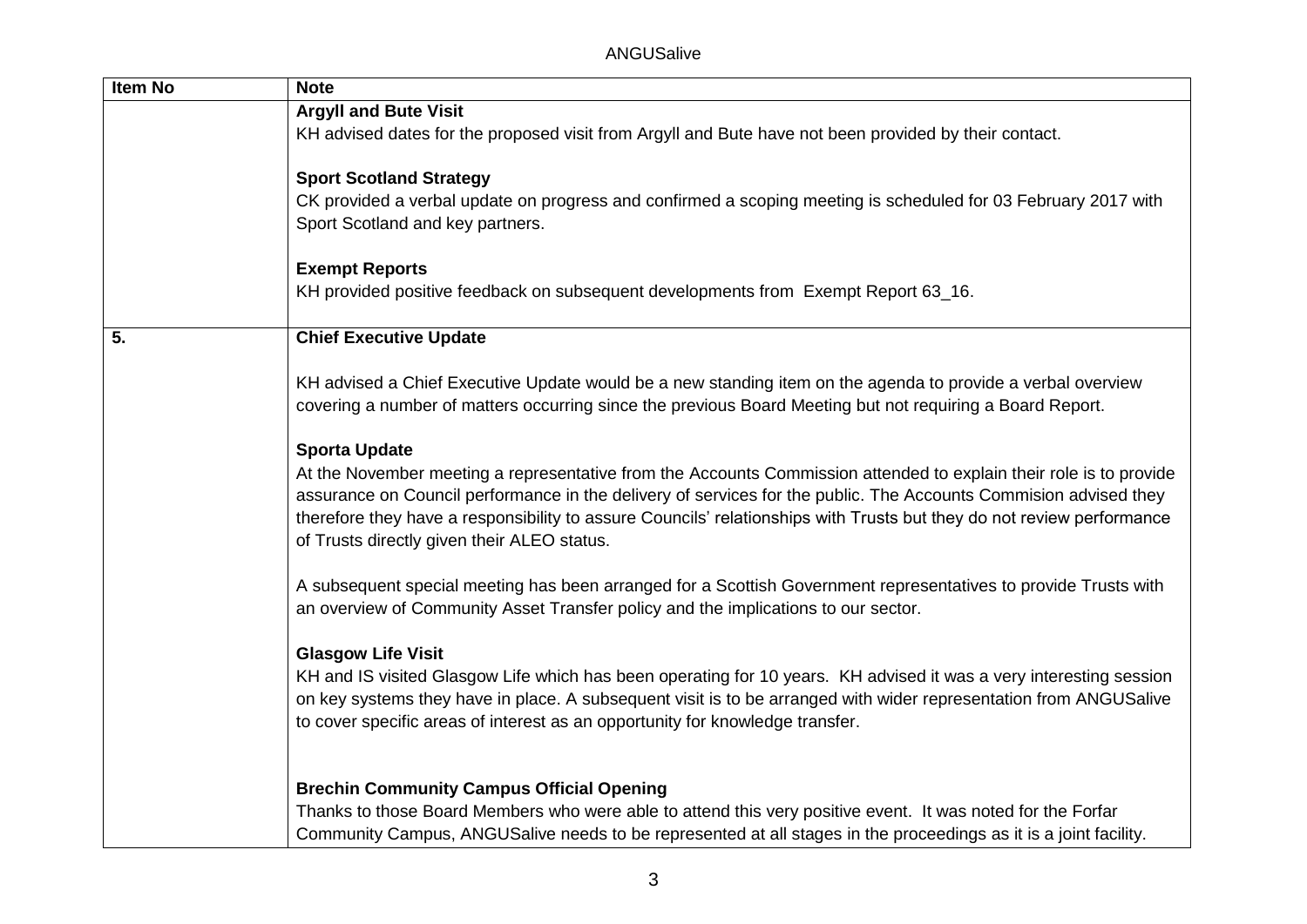ANGUSalive

| <b>Item No</b> | <b>Note</b>                                                                                                                                                                                                                                                                                                                                                                                                                                                                                                                                                                                                                                                                        |
|----------------|------------------------------------------------------------------------------------------------------------------------------------------------------------------------------------------------------------------------------------------------------------------------------------------------------------------------------------------------------------------------------------------------------------------------------------------------------------------------------------------------------------------------------------------------------------------------------------------------------------------------------------------------------------------------------------|
|                | <b>Forfar Community Campus</b>                                                                                                                                                                                                                                                                                                                                                                                                                                                                                                                                                                                                                                                     |
|                | KH advised on progress of Forfar Community Campus opening and highlighted it would be covered in Report 05_17.                                                                                                                                                                                                                                                                                                                                                                                                                                                                                                                                                                     |
|                | <b>Unions</b>                                                                                                                                                                                                                                                                                                                                                                                                                                                                                                                                                                                                                                                                      |
|                | A very positive ANGUSalive Consultative and Safety Meeting was held on 08 December 2017. Topics for discussion<br>included the consultation with employees on weekend working arrangement and budgetary challenges.                                                                                                                                                                                                                                                                                                                                                                                                                                                                |
| 6.             | Annual General MeetingKF proposed JG remains Chairperson until the Board meeting on 27 April 2017 and<br>requested transition arrangement were developed to ensure continuity and smooth transfer on that date.                                                                                                                                                                                                                                                                                                                                                                                                                                                                    |
|                | Discussion followed with regard to an Annual General Meeting and appointment of office bearers on the Board of<br>Directors.                                                                                                                                                                                                                                                                                                                                                                                                                                                                                                                                                       |
|                | LD outlined that in terms of the Company's Articles of Association there is no requirement for an annual general<br>meeting of the Board of Trustees where office bearers are appointed. The articles require that the trustees will<br>endeavour to appoint an independent trustee as chairperson and that the trustees can remove the chairperson at any<br>time. This can be done at any board meeting of the trustees. It was agreed that a report would be presented to<br>Angus Council on an annual basis however there was no requirement to hold an Annual General Meeting or any<br>general meeting of the member of the Company (Angus Council) in terms of Company Law |
|                | Unanimous agreement was reached the chairperson and vice chairperson will change on 27 April 2017. A report will<br>be provided to Angus Council as the sole member of the Company in March to provide a performance and financial<br>update.                                                                                                                                                                                                                                                                                                                                                                                                                                      |
| 7.             | 01_17_ Angus Alive 2017/18 Revenue Budget - Draft Budget Package                                                                                                                                                                                                                                                                                                                                                                                                                                                                                                                                                                                                                   |
|                | IL presented Report 01_17                                                                                                                                                                                                                                                                                                                                                                                                                                                                                                                                                                                                                                                          |
|                | IL informed the Board the draft package forms a basis for consideration and had been presented to Angus Council's<br>elected members on Wednesday 11 January 2017.                                                                                                                                                                                                                                                                                                                                                                                                                                                                                                                 |
|                |                                                                                                                                                                                                                                                                                                                                                                                                                                                                                                                                                                                                                                                                                    |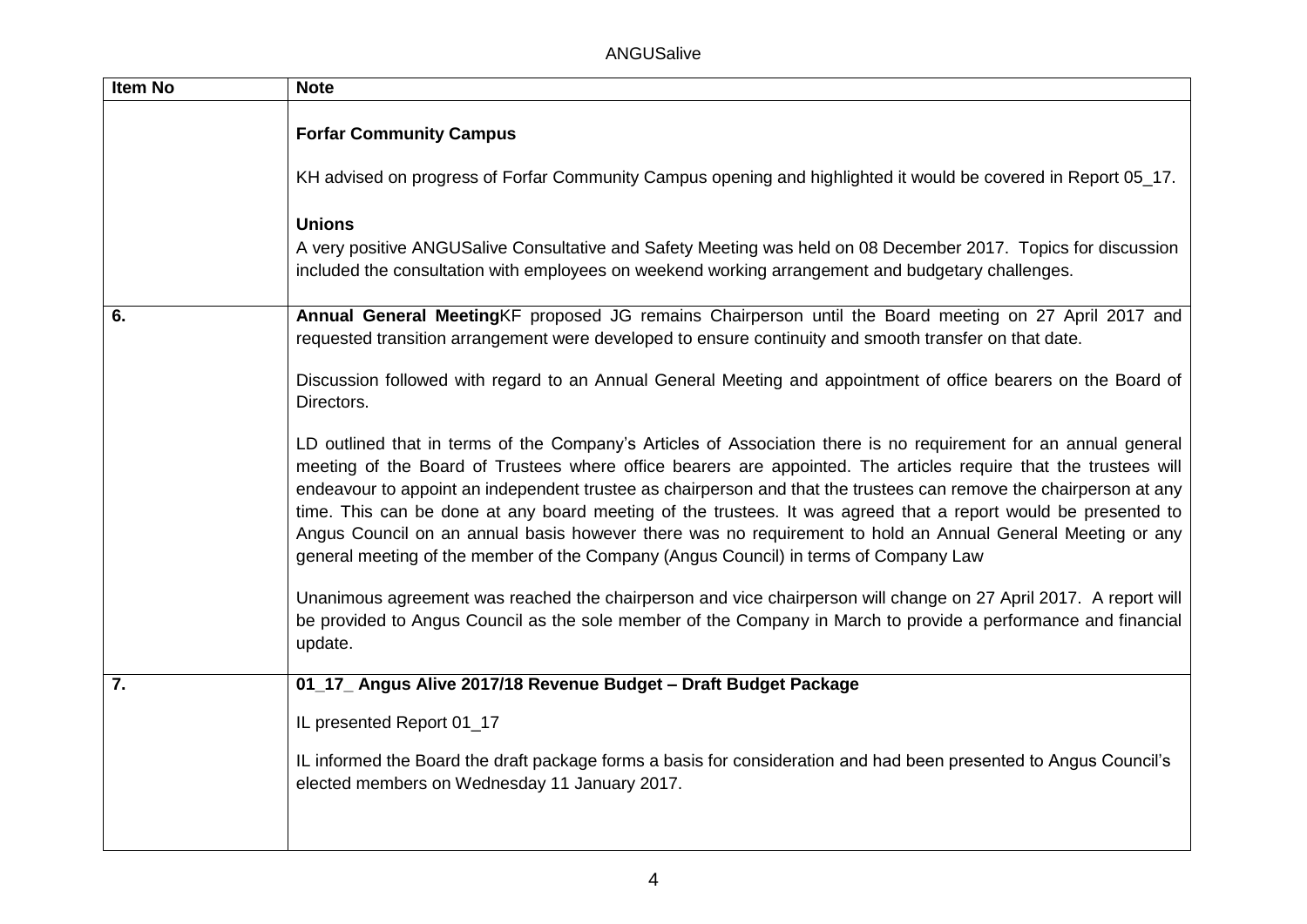| Item No | <b>Note</b>                                                                                                                                                                                                                                                                                                                                                                                                |
|---------|------------------------------------------------------------------------------------------------------------------------------------------------------------------------------------------------------------------------------------------------------------------------------------------------------------------------------------------------------------------------------------------------------------|
|         | IL advised officers from Angus Council and ANGUSalive had made good progress in reviewing the budget position<br>and developing the draft budget package for 2017/18.                                                                                                                                                                                                                                      |
|         | IL advised the proposed draft budget package for ANGUSalive for financial year 2017/18 is considered to be fair and<br>reasonable. The draft budget package is framed in the context of the severe financial challenges facing Angus<br>Council, the need for ANGUSalive to build up reserves to meet OSCR expectations and in light of experience on<br>costs and incomes in the first year of operation. |
|         | Subject to consultation with Angus Council, the ANGUSalive Board agreed this draft a final proposed budget will be<br>prepared for formal approval by both organisations.                                                                                                                                                                                                                                  |
|         | IL committed the final version of the paper to Angus Council elected members outlining the proposed package will<br>also be shared with all ANGUSalive Directors prior to the Council setting its budget on 16 February 2017.                                                                                                                                                                              |
|         | IL advised discussion is required with OSCR to determine what a reasonable level of reserve would be given the<br>structure of the company. IL will engage with OSCR and involve LD for additional support if required.                                                                                                                                                                                    |
| 8.      | 02_17 Finance Update                                                                                                                                                                                                                                                                                                                                                                                       |
|         | KL presented Report 02_17.                                                                                                                                                                                                                                                                                                                                                                                 |
|         | KL advised Angus Council are continuing to face problems with the new Merchant ID to ensure card payment income<br>is processed directly to the ANGUSalive bank accounts. He stressed the issues relating to the setting up of the new<br>Merchant ID numbers were not affecting the provision of front-line ANGUSalive services.                                                                          |
|         | IL informed the Board he has escalated the Merchant Idea numbers with Capita via both their helpdesk system and<br>normal account contacts. The Board were supportive of ANGUSalive's Chief Executive getting involved in the<br>dialogue with Capita to progress this matter in partnership with Angus Council representatives.                                                                           |
|         | Monthly direct debit collections have continued, however revised processes in place to minimise the "no instruction"<br>errors have proven to be successful. The Board agreed this section can be closed and removed from the Report.                                                                                                                                                                      |
|         | The VAT return for quarter 3 is due to be submitted 07 February and will be subject to approval by the Chief<br>Executive prior to being submitted electronically via the HMRC on-line portal by the Finance Adviser.                                                                                                                                                                                      |
|         | The annual accounts for both ANGUSalive and the Trading subsidiary were signed and were subsequently submitted                                                                                                                                                                                                                                                                                             |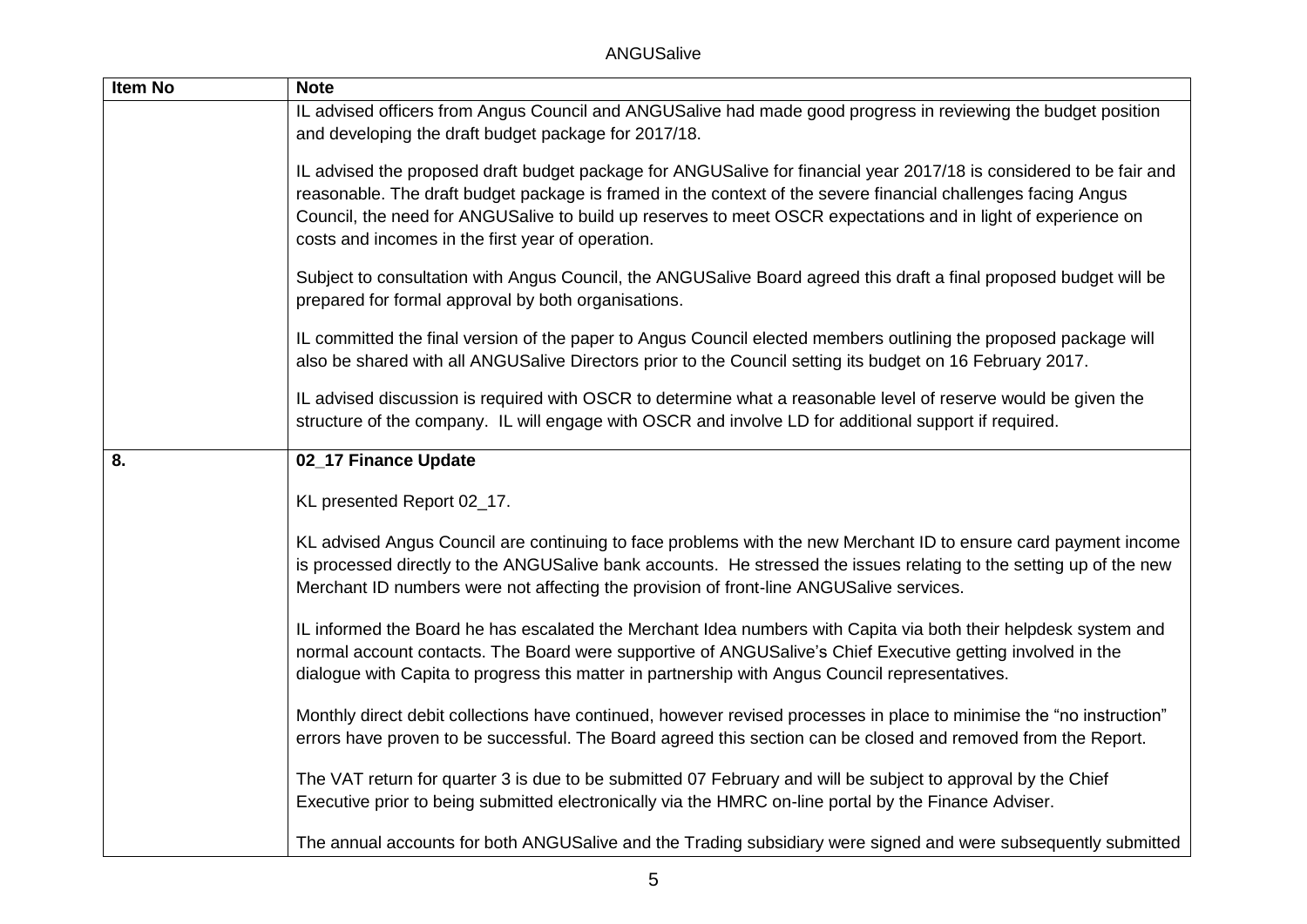| Item No | <b>Note</b>                                                                                                              |
|---------|--------------------------------------------------------------------------------------------------------------------------|
|         | to Companies House. The main charity accounts were lodged on 21 November 2016, and were accepted by                      |
|         | Companies House. The Trading subsidiary accounts were initially rejected by Companies House on a naming                  |
|         | technicality (brackets were missing from "trading" in the company name), but were subsequently re-lodged on 07           |
|         | December 2016 and have now been accepted by Companies House.                                                             |
|         | The Board noted it is a requirement of the Office of the Scottish Charity Regulator (OSCR) registered charities          |
|         | should have (or be working towards) reserves equivalent to approximately 3 months of operating costs.                    |
|         | The Board were advised historically a portion of surpluses from the operation of leisure facilities was set aside into a |
|         | Renewal & Repair (R&R) Fund. Ownership of the assets are retained by Angus Council thus the ring-fenced R&R              |
|         | Fund is also retained by Angus Council. The Board noted an underspend is projected in 2016/17 however much of            |
|         | this will need to be set aside towards General Reserves and R&R funding. In addition approximately half of the           |
|         | underspend will be a one-off due to lower than anticipated costs incurred as a result of irrecoverable VAT.              |
| 9.      | 03_17 Charging and Pricing Review                                                                                        |
|         |                                                                                                                          |
|         | KH presented Report 03_17.                                                                                               |
|         | The Board noted the main findings of the review of the ANGUSalive charges and pricing structure as outlined and          |
|         | the percentage increase for the charges have in the main been applied at a rate of an average 5%.                        |
|         | The Board approved the pricing structure included and agreed all charges are effective from 01 April 2017 or at the      |
|         | start of any seasonal operations.                                                                                        |
|         | The Board further noted a subsequent report will be submitted to the Board on 08 March 2017 containing an                |
|         | amended ANGUSalive Pricing Policy along with historical income trend analysis information.                               |
|         | The Board agreed the review of charges for 2017/18 will be submitted to Angus Council's Budget Setting Meeting on        |
|         | 16 February 2017 for noting and agreement.                                                                               |
|         |                                                                                                                          |
|         |                                                                                                                          |
|         |                                                                                                                          |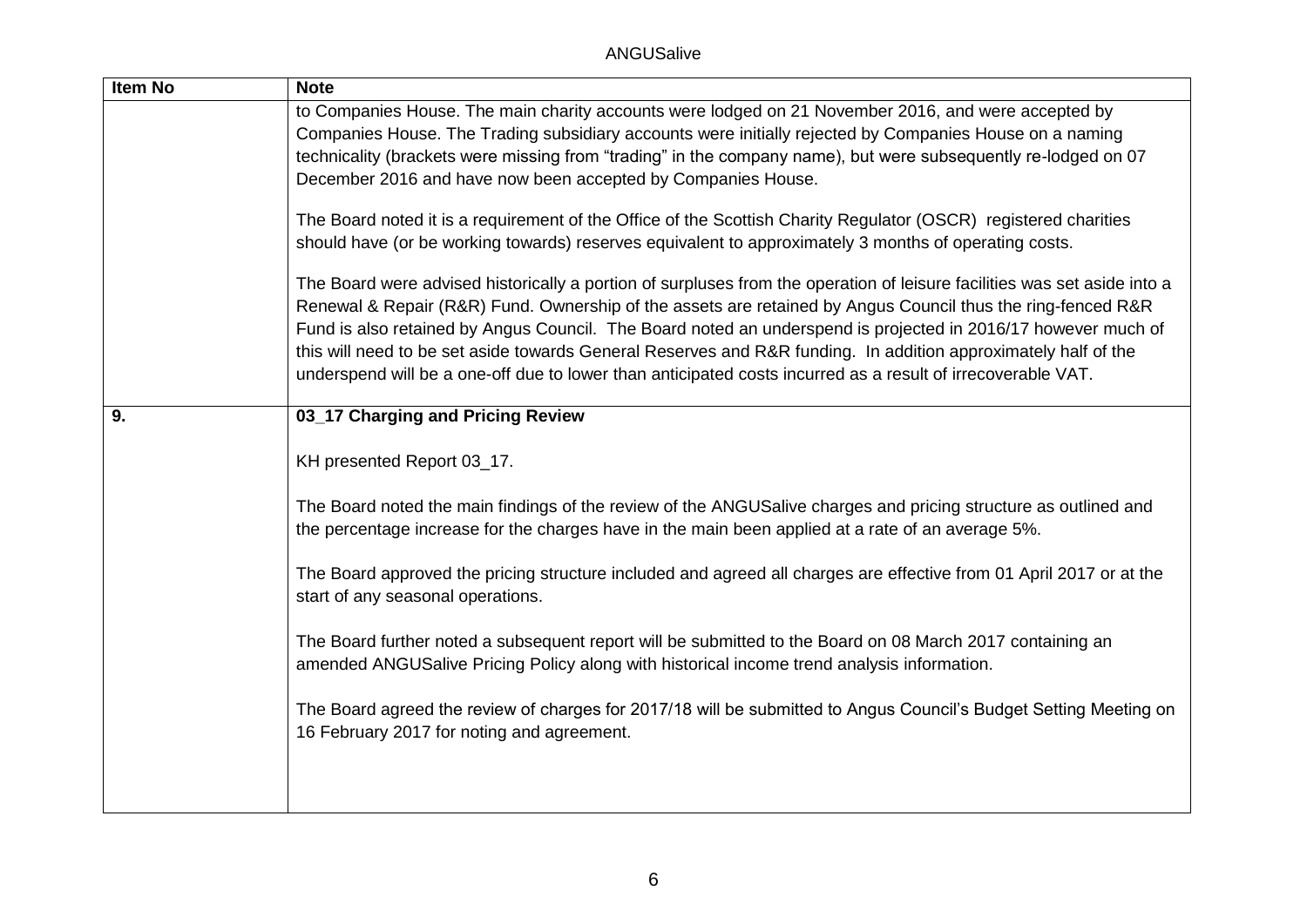| Item No | <b>Note</b>                                                                                                                                                                                                                                                                                                                                                                                                                                                         |
|---------|---------------------------------------------------------------------------------------------------------------------------------------------------------------------------------------------------------------------------------------------------------------------------------------------------------------------------------------------------------------------------------------------------------------------------------------------------------------------|
| 10.     | 04_17 Website Redevelopment                                                                                                                                                                                                                                                                                                                                                                                                                                         |
|         | IS presented report 04_17                                                                                                                                                                                                                                                                                                                                                                                                                                           |
|         | IS advised the procurement of a new website has been identified as a high priority for ANGUSalive to ensure it builds<br>on the ANGUSalive brand and delivers the customer, marketing and communication service required. The Board<br>noted work will facilitate the design, structure, navigation and content of the website however this does not include<br>the transactional element of the website development such as online bookings, forms, payments, etc. |
|         | The Board approved the redevelopment of ANGUSalive's website as part of Angus Council's new web platform<br>provision and agreed a website specification for ANGUSalive is developed.                                                                                                                                                                                                                                                                               |
|         | The Board further noted the financial and resource implications.                                                                                                                                                                                                                                                                                                                                                                                                    |
|         |                                                                                                                                                                                                                                                                                                                                                                                                                                                                     |
| 11.     | 05_17 Food to Go Café Opportunity - Forfar Community Campus                                                                                                                                                                                                                                                                                                                                                                                                         |
|         | IS presented Report 05_17                                                                                                                                                                                                                                                                                                                                                                                                                                           |
|         | The Board noted the content of Report 05_17 and the award of the contract had been made as it falls within the<br>authority levels of the Chief Executive under the scheme of delegation.                                                                                                                                                                                                                                                                           |
| 12.     | 06_17 Holiday Activities Programme                                                                                                                                                                                                                                                                                                                                                                                                                                  |
|         | CK presented Report 06_17                                                                                                                                                                                                                                                                                                                                                                                                                                           |
|         | The Board noted the information provided on the holiday activities and agreed the format of information for future<br>reports.                                                                                                                                                                                                                                                                                                                                      |
| 13.     | 07_17_Safety Health and Wellbeing Performance                                                                                                                                                                                                                                                                                                                                                                                                                       |
|         | The Board noted performance information contained within Report 07_17 in relation to Safety, Health and Wellbeing.                                                                                                                                                                                                                                                                                                                                                  |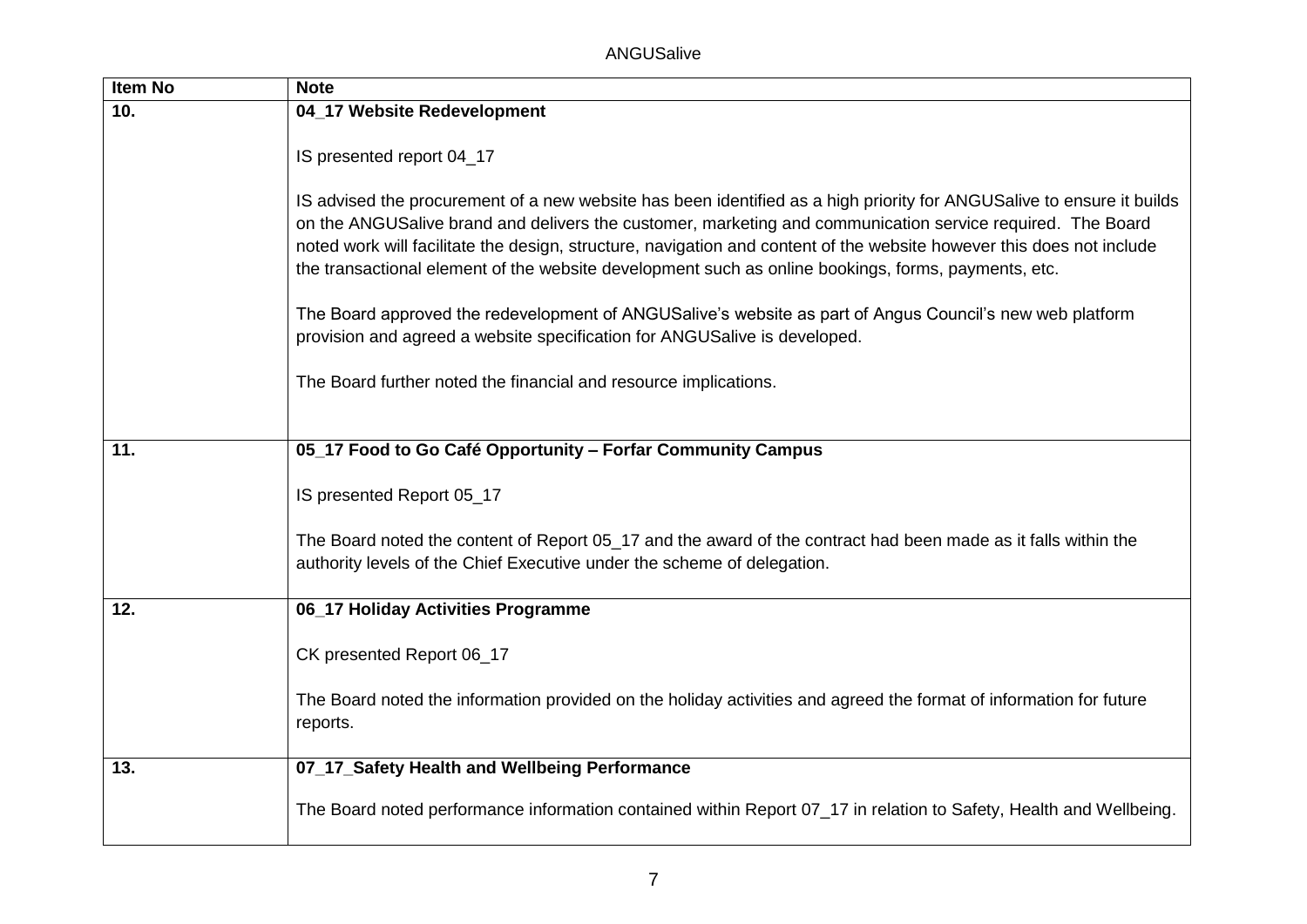| Item No | <b>Note</b>                                                                                                                                                                                                                                                                             |
|---------|-----------------------------------------------------------------------------------------------------------------------------------------------------------------------------------------------------------------------------------------------------------------------------------------|
| 14.     | 08_17_Sickness Absence Performance                                                                                                                                                                                                                                                      |
|         | The Board noted performance information contained within Report 08_17 in relation to Sickness Absence.                                                                                                                                                                                  |
| 15.     | 09_17_Compliments and Complaints                                                                                                                                                                                                                                                        |
|         | The Board considered and noted the performance information contained within Report 09_17 in relation to customer<br>complaints and compliments.                                                                                                                                         |
|         | The Board acknowledge the increase in Compliments and recognised this number may change in future when the<br>distinction between a compliment and a comment is rolled out across the organisation.                                                                                     |
| 16.     | 10_17 Sub Group Committee - Governance and Finance                                                                                                                                                                                                                                      |
|         | Report not presented.                                                                                                                                                                                                                                                                   |
|         | The Board unanimously agreed to review Report 10_17 out-with the Board Meeting via email.                                                                                                                                                                                               |
|         | A deadline return date of 20 January 2017 was agreed with all Directors to be copied in responses. Directors were<br>also asked to indicate an interest in sitting on the Finance Sub Committee.                                                                                        |
| 17.     | 11_17 Election Duties - Changes to Arrangements for ANGUSalive                                                                                                                                                                                                                          |
|         | KH presented Report 11_17                                                                                                                                                                                                                                                               |
|         | KH requested approval to make immediate changes to the training and time off arrangements for employees who<br>nominate themselves to assist with any future elections in acknowledgement of the obligations ANGUSalive must<br>fulfil as a charitable trust.                           |
|         | The Board approved the requirement for employees to take annual leave or flexitime to assist at elections if the date<br>of the poll falls on a scheduled work day and the requirement for employees to complete paperwork to record<br>assisting at elections as secondary employment. |
|         | The Board furthermore approved ANGUSalive will support requests from employees to assist at elections where this<br>can be accommodated with no direct impact to the service provided to customers and service.                                                                         |
|         | The Board noted the financial implications of the changes to the training and time off arrangements.                                                                                                                                                                                    |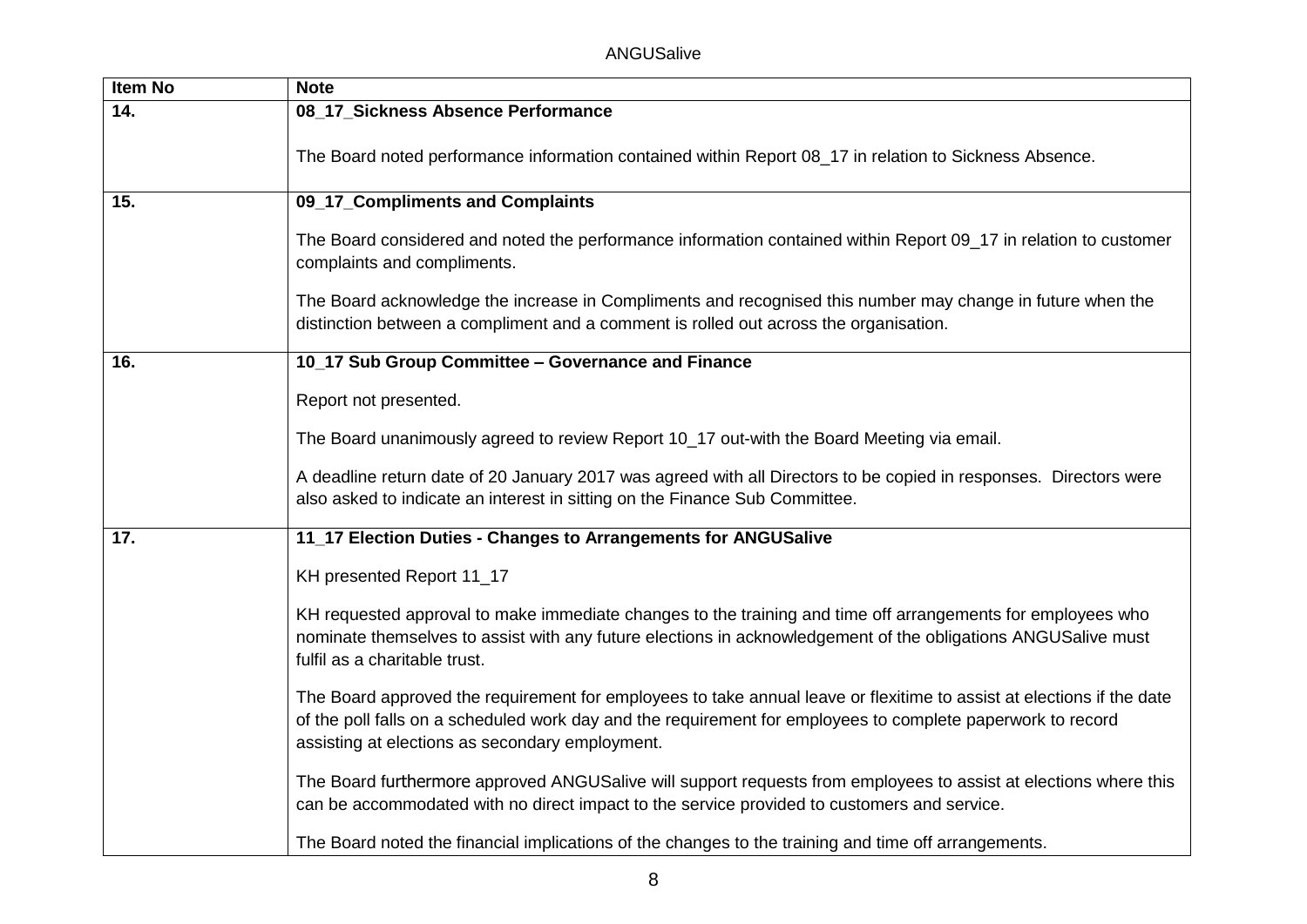| Item No | <b>Note</b>                                                                                                                                                                                                                           |
|---------|---------------------------------------------------------------------------------------------------------------------------------------------------------------------------------------------------------------------------------------|
| 18.     | 12_17 Macmillan Cancer Support Partnership                                                                                                                                                                                            |
|         | KH presented Report 12_17.                                                                                                                                                                                                            |
|         | KH requested approval of the Board of Directors for ANGUSalive to enter a partnership agreement with Macmillan<br>Cancer Support, to receiving grant funding from Macmillan Cancer Support over a fixed three (03) period.            |
|         | The Board approved the partnership agreement as per Scheme of Delegation and noted the financial and resource<br>implications.                                                                                                        |
| 19.     | <b>Exempt Report 13_17</b>                                                                                                                                                                                                            |
|         | Report 13_17 was unanimously agreed.                                                                                                                                                                                                  |
| 20.     | <b>Directors Declarations of Interest</b>                                                                                                                                                                                             |
|         | LR reiterated to the Board of their responsibility to declare any interests in advance, where they know of them, and<br>as new interests arise, to register these as soon as possible when they become aware of a potential conflict. |
|         | Declaration of Interest forms are to be completed and returned to LH as soon as possible to ensure the information<br>held is current. This exercise will then be completed on a bi-annual basis.                                     |
| 21.     | <b>Proposed Decisions and Actions Log</b>                                                                                                                                                                                             |
|         | The Board welcomed the proposed Decision and Actions Log and agreed to use it going forward.                                                                                                                                          |
| 17.     | Any other competent business                                                                                                                                                                                                          |
|         | <b>Sport Aberdeen Visit</b><br>It was agreed once dates are provided they will be shared via email with Directors to confirm the most suitable date<br>for the visit based on Director availability.                                  |
|         | Appointment disciplinary panel<br>The Board agreed the received nominations from David Moore, Kenneth Fraser and Sandra Ross to sit on the<br>disciplinary panel.                                                                     |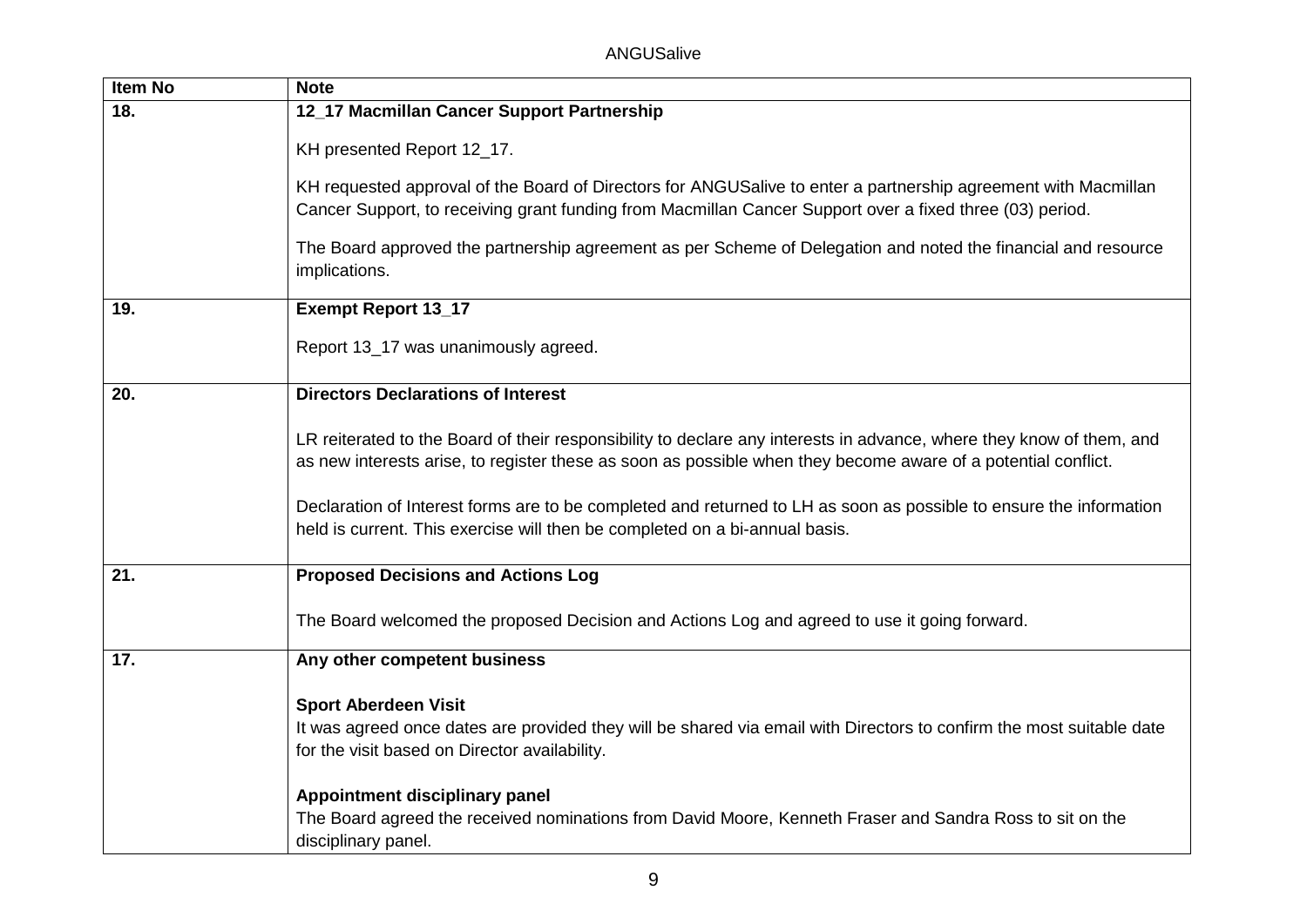| <b>Item No</b> | <b>Note</b>                                                                                                                                                                                                                                                         |
|----------------|---------------------------------------------------------------------------------------------------------------------------------------------------------------------------------------------------------------------------------------------------------------------|
|                | <b>Brechin Community Campus</b><br>KH requested the minor amendments to the Brechin Community Campus Dual Use Agreement be signed off.<br>The Board unanimously agreed to this request.                                                                             |
|                | <b>Report Schedule</b>                                                                                                                                                                                                                                              |
|                | SR respectfully requested Agenda, Minutes and Reports are issued timeously to allow scrutiny prior to the meeting.                                                                                                                                                  |
|                | JG confirmed there was schedule however acknowledged due to a skeleton staff over the Christmas period<br>scheduled dates were not met. JG requested a review of the schedule for 2017.                                                                             |
|                | <b>Business Plan &amp; Strategy</b>                                                                                                                                                                                                                                 |
|                | KF requested a view of the Business Plan and ANGUSalive's key priorities.                                                                                                                                                                                           |
|                | KH proposed this was brought to the next Leadership meeting to discuss the best way forward. The Board agreed to<br>this proposal.                                                                                                                                  |
|                | <b>The Galleries Unit Service Review</b>                                                                                                                                                                                                                            |
|                | FD provided a verbal update on the current Galleries Review.                                                                                                                                                                                                        |
|                | FD advised the review is currently in the consultation phase. Unions and employees were sent documentation with<br>proposed structure and roles. Feedback was required by 14th December 2016. Following the feedback review, the<br>team will meet in January 2017. |
|                | A report will be presented at the next Board Meeting on Wednesday 08 March 2017.                                                                                                                                                                                    |
|                | <b>ANGUSalive Sport Awards</b>                                                                                                                                                                                                                                      |
|                | CK reminded Board members about the forth coming Sport Awards event on Thursday 09 March and asked them to<br>respond to their VIP invite to secure their VIP ticket.                                                                                               |
|                | <b>Carnoustie Library</b>                                                                                                                                                                                                                                           |
|                | All Board members were given the opportunity for a guided tour of the library so they have a clear understanding of<br>what the current facility offers before the Libraries and ACCESS Integration Capital Project is undertaken.                                  |